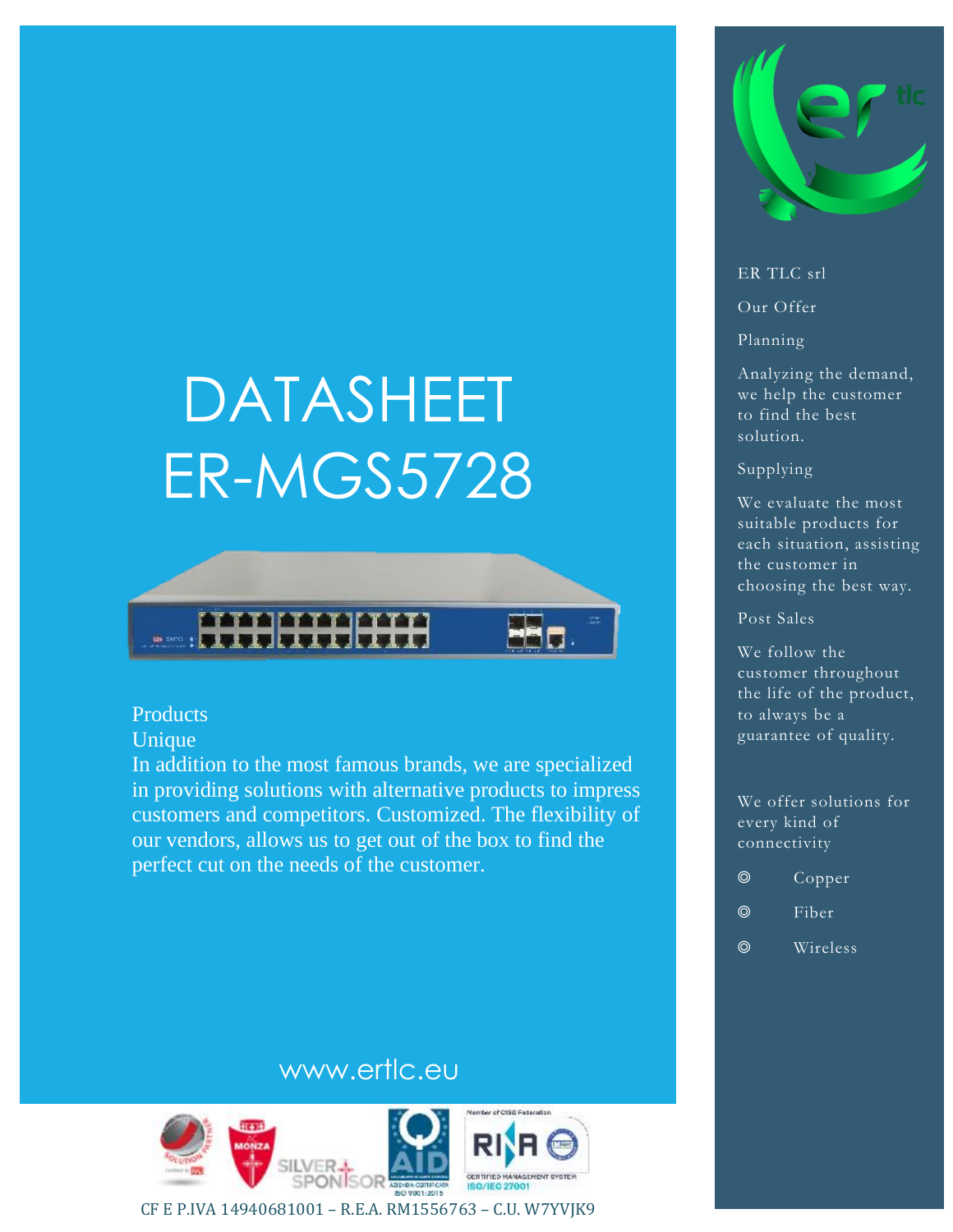# ER-MGS5728

# FEATURES:

- 24\*10/100/1000M RJ45 ports+4\*10G(SFP+) fiber ports Managed Ethernet Convergence/Core switch;
- Bandwidth:598Gbps, Packet forwarding cache:32M;
- Support QOS, STP/RSTP, IGMP, DHCP, SNMP, WEB,
	- VLAN, ERPS etc.;
- Compatible with 1U rack, built-in internal power adapter;
- Support to ERPS/STP/RSTP/MSTP.
- Support enhanced management through WEB, CLI, TELNET, SNMP;
- L3 network management, IPV4/IPV6 management;

# INTRODUCTION:

Pagina: 1 di 5 The ER-MGS5728 series is a 10G uplink managed Ethernet fiber switch. It has 24\*10/100/1000Base-T RJ45 ports and 4\*1/10G SFP+ fiber slot ports. Each port can support wire-speed forwarding. The ER-MGS5728 has L3 full network management function, support IPV4/IPV6 management, static route full line rate forwarding, complete security protection mechanism, complete ACL/QoS policy and rich VLAN functions, and is easy to manage and maintain. Supports multiple network redundancy protocols STP/RSTP/MSTP (<50ms) and (ITU-T G.8032) ERPS (<20ms) to improve link backup and network reliability. When one-way network fails, communication can be quickly restored to ensure important Uninterrupted communication for applications. According to the actual application requirements, you can configure multiple application services such as port traffic



## CF E P.IVA 14940681001 – R.E.A. RM1556763 – C.U. W7YVJK9



# ER TLC srl

Our Offer

## Planning

Analyzing the demand, we help the customer to find the best solution.

# Supplying

We evaluate the most suitable products for each situation, assisting the customer in choosing the best way.

# Post Sales

We follow the customer throughout the life of the product, to always be a guarantee of quality.

#### We offer solutions for every kind of connectivity

- ◎ Copper
- ◎ Fiber
- ◎ Wireless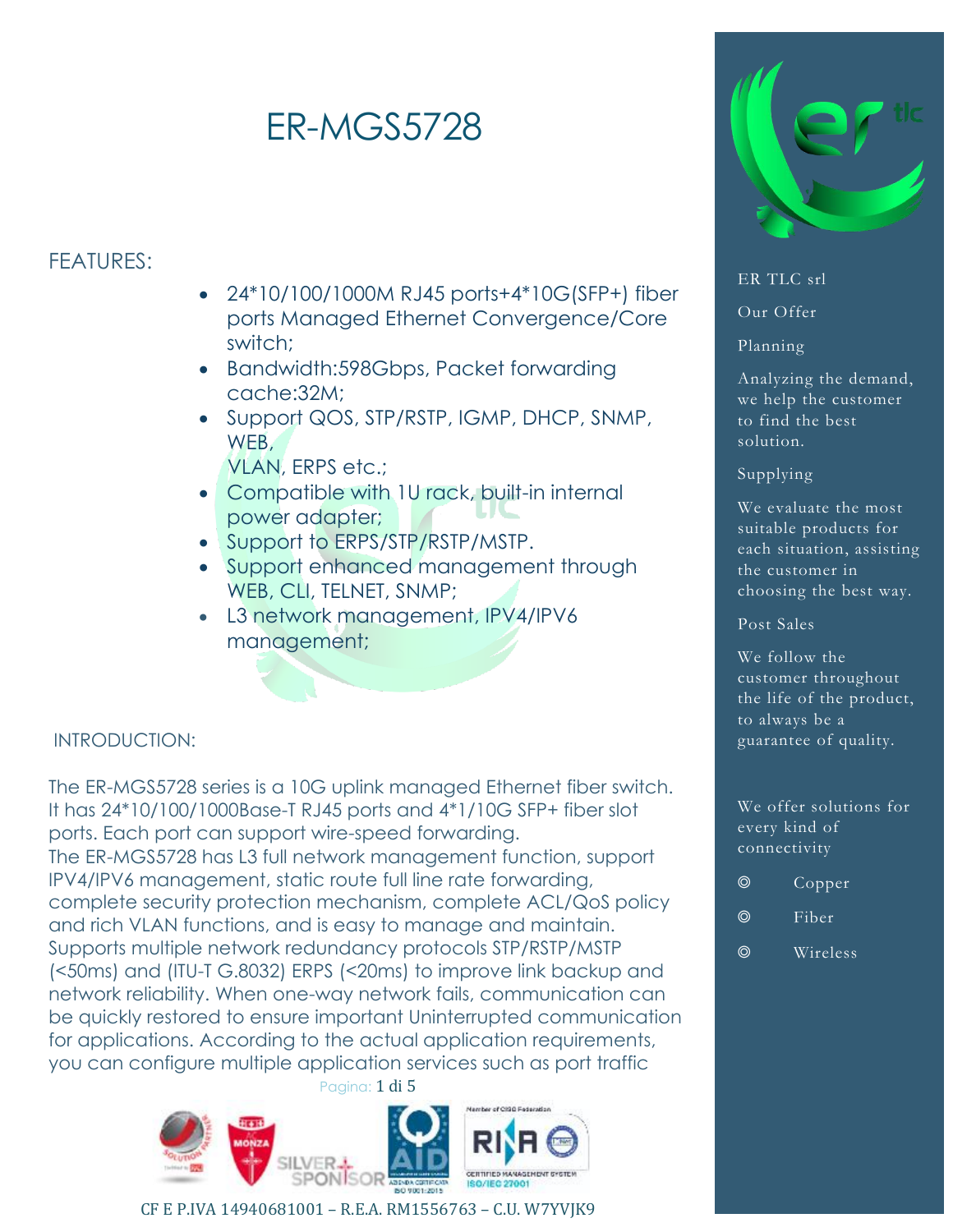control, VLAN division, and SNMP through the Web network management mode. It meets the needs of various industrial Ethernet application environments and is suitable for industrial, intelligent transportation, rail transit, power industry, mining, petroleum, marine, metallurgical and green energy construction to form a cost-effective, stable and reliable communication network.

| <b>Model</b>                | <b>ER-MGS5728</b>                                                                      |                                                                   |
|-----------------------------|----------------------------------------------------------------------------------------|-------------------------------------------------------------------|
| Interface                   | 24*10/100/1000Base-T                                                                   | ER TLC srl                                                        |
|                             | RJ45 ports (Data) 4*1/10G                                                              | Our Offer                                                         |
|                             | uplink SFP+ fiber slot ports                                                           | Planning                                                          |
|                             | (Data)<br>1*Console RS232 port (115200, N, 8, 1)                                       | Analyzing the demand,<br>we help the customer<br>to find the best |
| Network Managed L3          |                                                                                        | solution.                                                         |
| <b>Tape</b>                 |                                                                                        | Supplying                                                         |
| Network Protocol            | IEEE802.3 10BASE-T; IEEE802.3i 10Base-T; IEEE802.3u 100Base-TX;                        | We evaluate the most<br>suitable products for                     |
|                             | IEEE802.3ab 1000Base-T; IEEE802.3z                                                     | each situation, assisting<br>the customer in                      |
|                             | 1000Base-LX/SX/CX;IEEE802.3ae                                                          | choosing the best way.                                            |
|                             | 10GBase-SR/LR; IEEE802.3x                                                              | Post Sales                                                        |
| <b>Ethernet Port</b>        | Port1-24,10/100/1000Base-T, auto-sensing, full/half duplex<br>MDI/MDI-X self-adaption  | We follow the<br>customer throughout                              |
| Feature                     |                                                                                        | the life of the product,<br>to always be a                        |
| SFP Port                    | Gigabit/10 Gigabit SFP fiber interface, default matching fiber<br>modules, need to buy | guarantee of quality.                                             |
| Characteristic              | separately, (optional single-mode/multi-mode, single fiber / dual<br>fiber module, LC) | We offer solutions for                                            |
| <b>Forwarding Mode</b>      | Store and Forward (Full Wire Speed)                                                    | every kind of<br>connectivity                                     |
| Switching<br>Capacity       | 598Gbps                                                                                | $\circledcirc$<br>Copper                                          |
| Forwarding                  | 97.2Mpps                                                                               | Fiber<br>$\circledcirc$                                           |
| Rate@64byte                 |                                                                                        | Wireless<br>$\circledcirc$                                        |
| <b>MAC Address</b><br>Table | 32K                                                                                    |                                                                   |
| <b>Buffer Memory</b>        | 32M                                                                                    |                                                                   |



CF E P.IVA 14940681001 – R.E.A. RM1556763 – C.U. W7YVJK9

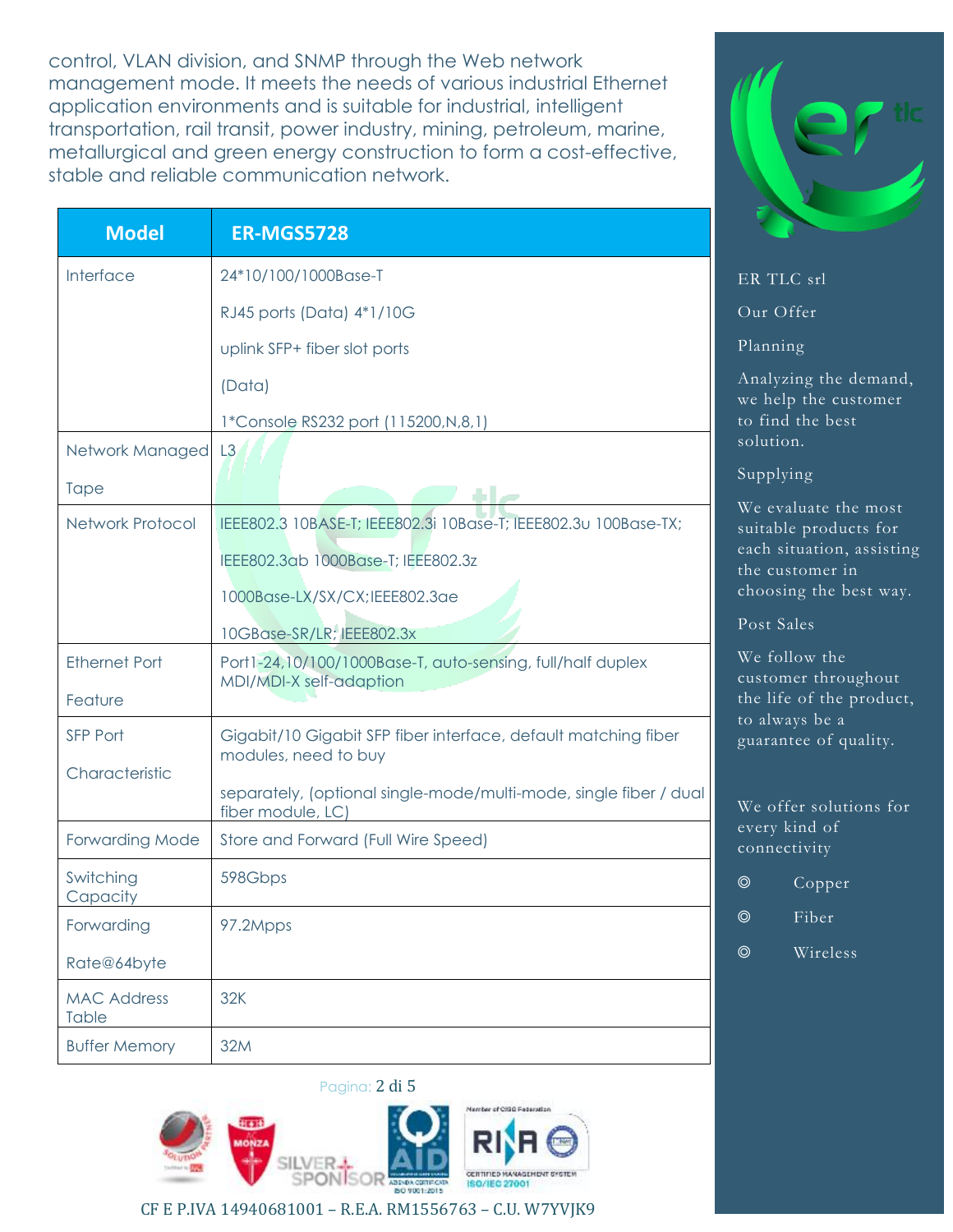| Jumbo Frame                | 9.6K                                                                                                                              |                                                                                |
|----------------------------|-----------------------------------------------------------------------------------------------------------------------------------|--------------------------------------------------------------------------------|
| <b>Twisted Pair</b>        | 10BASE-T: Cat3,4,5 UTP (≤100 meter) ;100BASE-TX: Cat5 or later<br>UTP $(≤100$                                                     |                                                                                |
| Transmission               | meter) ;1000BASE-T: Cat6 or later UTP (≤100 meter)                                                                                |                                                                                |
| Optical cable              | Multi-mode:850nm 0~300M(10G),850nm 0~550M (1.25G)                                                                                 |                                                                                |
|                            | Single-mode:1310nm 0~40KM,1550nm 0~120KM.                                                                                         |                                                                                |
| Total PWR / Input          | 60W/(AC100-240V)                                                                                                                  | ER TLC srl                                                                     |
| Voltage                    |                                                                                                                                   | Our Offer                                                                      |
| Power<br>Consumption       | Standby:<30W; full load:<45W                                                                                                      | Planning                                                                       |
| <b>LED</b>                 | Power indicator: PWR (yellow), System indicator: SYS (yellow),<br>Network indicator:<br>Link/Act (yellow), fiber port: L/A(green) | Analyzing the demand,<br>we help the customer<br>to find the best<br>solution. |
| Reset switch               | Support one key to restore factory settings                                                                                       | Supplying                                                                      |
| Power Supply               | Built-in power supply; AC:100 ~240V 50-60Hz                                                                                       | We evaluate the most<br>suitable products for                                  |
| Operation TEMP /           | -20~+55°C;5%~90% RH Non condensing                                                                                                | each situation, assisting<br>the customer in                                   |
| Humidity                   |                                                                                                                                   | choosing the best way.<br>Post Sales                                           |
| Storage TEMP /             | -40~+80°C;5%~95% RH Non condensing                                                                                                | We follow the                                                                  |
| Humidity                   |                                                                                                                                   | customer throughout<br>the life of the product,                                |
| Dimension(L*W*H)           | 440*290*44.5mm                                                                                                                    | to always be a                                                                 |
| Net / Gross Weight         | <4.5kg /<5.5kg                                                                                                                    | guarantee of quality.                                                          |
| <b>Installation Method</b> | Desktop.19-inch 1U cabinet installation                                                                                           | We offer solutions for                                                         |
| Anti-surge /               | Anti-surge: 4KV 8/20us; Protection Level: IP30                                                                                    | every kind of<br>connectivity                                                  |
| Protection Level           |                                                                                                                                   | $\circledcirc$<br>Copper                                                       |
| Certification              | CCC; CE mark, commercial; CE/LVD EN60950;                                                                                         | Fiber<br>$\circledcirc$                                                        |
|                            |                                                                                                                                   | Wireless<br>$\circledcirc$                                                     |
|                            | FCC Part 15 Class B; RoHS;                                                                                                        |                                                                                |
| Warranty                   | 3 years, lifetime maintenance                                                                                                     |                                                                                |
| Interface                  | IEEE802.3x flow control (full duplex)                                                                                             |                                                                                |





CF E P.IVA 14940681001 – R.E.A. RM1556763 – C.U. W7YVJK9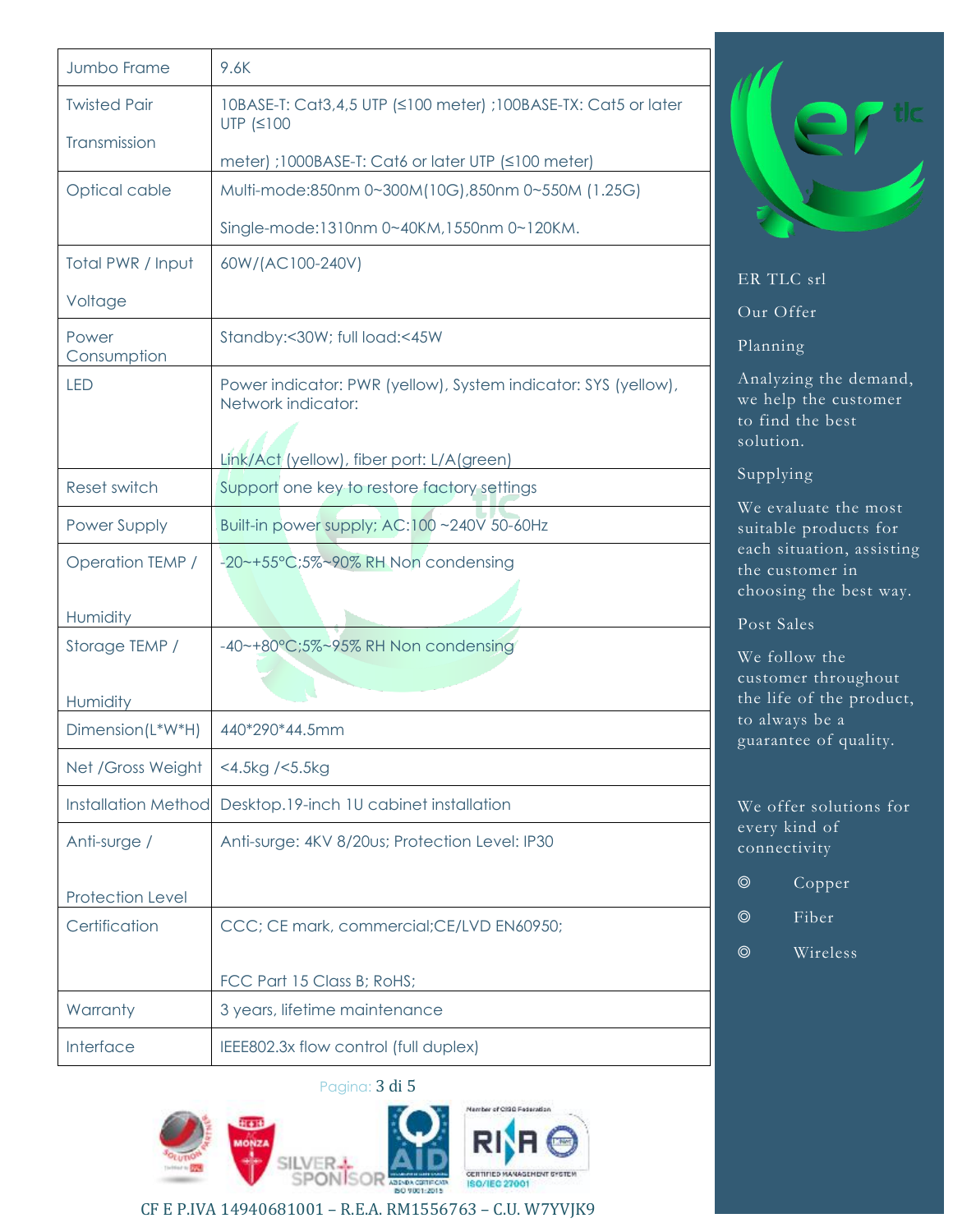|                        | Broadcast storm suppression for port rate<br>support speed limit for incoming and offline message traffic, with<br>a minimum particle size of 64Kbps.<br>Temperature protection setting |                                                                                                            |
|------------------------|-----------------------------------------------------------------------------------------------------------------------------------------------------------------------------------------|------------------------------------------------------------------------------------------------------------|
|                        | Energy saving configuration of port EEE Ethernet                                                                                                                                        |                                                                                                            |
| Layer3 Function        | L3 network management, IPV4/IPV6 management L3 soft routing<br>forwarding,                                                                                                              | ER TLC srl<br>Our Offer                                                                                    |
|                        | Static route, Default route @ 128 pcs, APR @ 1024 pcs                                                                                                                                   |                                                                                                            |
| <b>VLAN</b>            | Support port based VLAN (4K), IEEE802.1q Support protocol<br>based VLAN                                                                                                                 | Planning<br>Analyzing the demand,                                                                          |
|                        | Support Access, Trunk, Hybrid three types of port configuration                                                                                                                         | we help the customer<br>to find the best<br>solution.                                                      |
|                        | Support QinQ configuration                                                                                                                                                              |                                                                                                            |
| Port Aggregation       | Support LACP<br>tlc<br>Support static polymerization                                                                                                                                    | Supplying<br>We evaluate the most<br>suitable products for<br>each situation, assisting<br>the customer in |
|                        | Support the largest 8 aggregation groups, each aggregation<br>group supports 8 ports.                                                                                                   | choosing the best way.                                                                                     |
| <b>Spanning Tree</b>   | STP (IEEE802.1d) RSTP (IEEE802.1w)<br>MSTP(IEEE802.1s)                                                                                                                                  | Post Sales<br>We follow the<br>customer throughout                                                         |
| <b>Industrial Ring</b> | Support G.8032 (ERPS), support 255 loops at most, and supports<br>1024 devices per ring.                                                                                                | the life of the product,<br>to always be a<br>guarantee of quality.                                        |
| Network Protocol       |                                                                                                                                                                                         |                                                                                                            |
| Multicast              | The self-healing time of the ring network is less than 20ms<br>Support IGMP Snooping V1/V2 and support 1024 multicast<br>groups at most. Support the user's quick departure mechanism   | We offer solutions for<br>every kind of                                                                    |
|                        | Support MLD Snooping V1/V2                                                                                                                                                              | connectivity                                                                                               |
|                        |                                                                                                                                                                                         | $\circledcirc$<br>Copper                                                                                   |
|                        | Support multicast VLAN                                                                                                                                                                  | Fiber<br>$\circledcirc$                                                                                    |
| Image                  | Bi-directional traffic mirroring supporting the basic port                                                                                                                              | $\circledcirc$<br>Wireless                                                                                 |
| QoS                    | Diff-Serv QoS                                                                                                                                                                           |                                                                                                            |
|                        | Each port supports 8 output queues Support 802.1p/DSCP priority<br>mapping                                                                                                              |                                                                                                            |

Pagina: 4 di 5



CF E P.IVA 14940681001 – R.E.A. RM1556763 – C.U. W7YVJK9